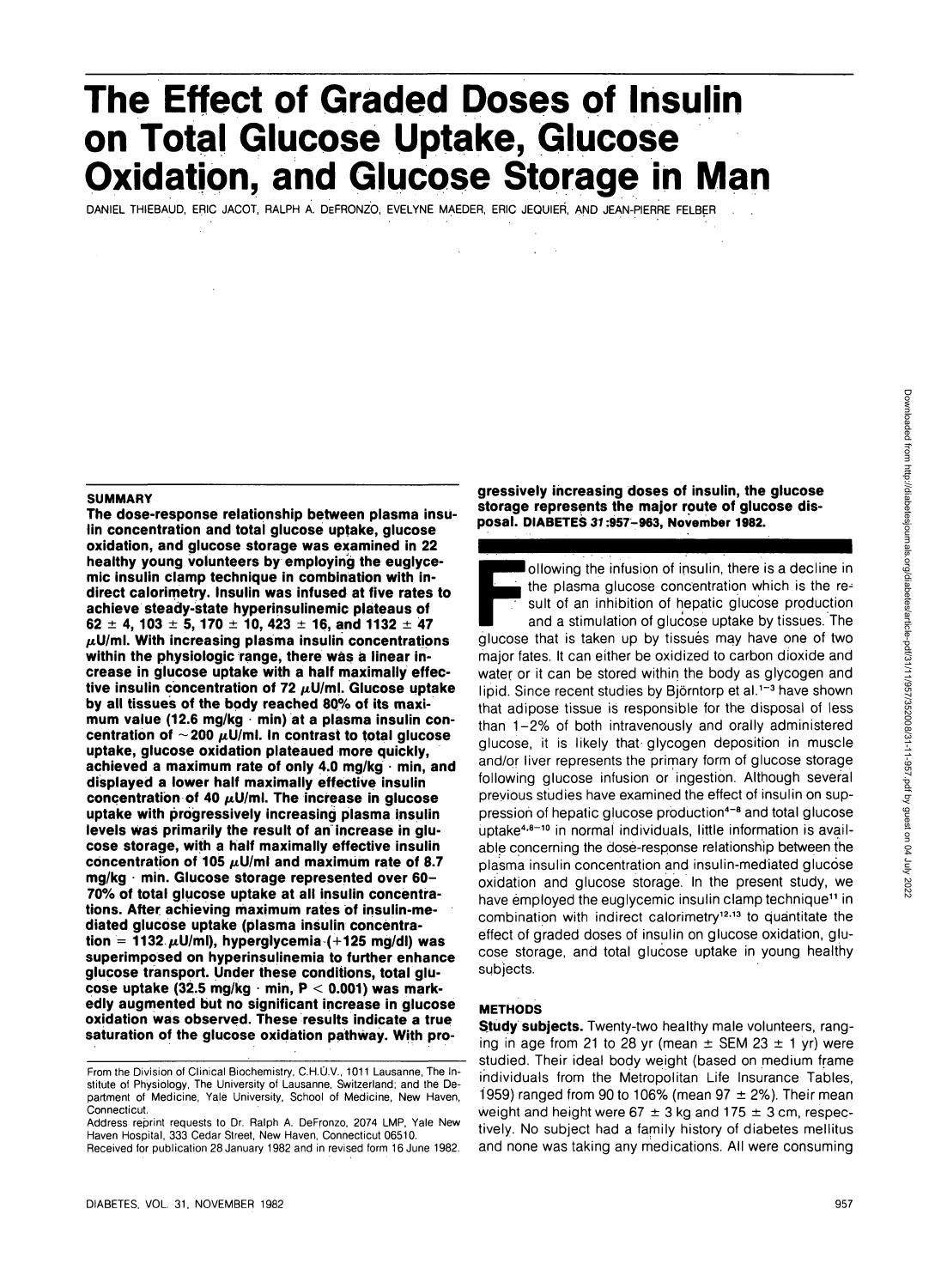## EFFECT OF GRADED INSULIN DOSES IN MAN

a weight-maintaining diet containing at least 250-300 g of carbohydrate per day for 3 days before each study. Prior to their participation the nature, purpose, and risks of the study were explained to all subjects and their voluntary consent was obtained. The experimental protocol was approved by the human investigation committee of the Department of Medicine of the University of Lausanne, Switzerland.

**Experimental protocol.** All studies were performed in the recumbent position at 8:00 a.m. following a 10-12-h overnight fast. A tefjon catheter (Abbocath) was inserted into an antecubital vein for the infusion of all test substances. For blood sampling, a second catheter was inserted retrogradely into a wrist vein and kept patent with an infusion of isotonic saline. The hand was then inserted into a heated box (70°C) to achieve arterialization of the venous blood.<sup>14</sup> Forty-five minutes before beginning the insulin clamp studies, continuous respiratory exchange measurements were begun and continued throughout the duration of the experimental protocol.

**Euglycemic insulin clamp.** The effect of progressively increasing levels of hyperinsulinemia at a basal plasma glucose concentration was determined by the insulin clamp technique.<sup>11</sup> After a 60-min equilibration period, a primecontinuous infusion of crystalline porcine insulin was administered. The plasma glucose concentration was maintained constant at basal preinfusion levels by determination of the plasma glucose concentration every 5 min and periodically adjusting a variable 20% glucose solution based on a negative feedback principle.<sup>11</sup> The continuous infusion was given at 0.5, 1, 2, 4, and 10 mU/kg  $\cdot$  min to groups A, B, C, D, and E, respectively, to achieve plasma insulin concentrations throughout the physiologic and supraphysiologic range. The number of subjects in each group was 9, 11, 9, 7, and 6, respectively. In all, 22 subjects participated in 42 insulin clamp protocols. All the subjects who received the 0.5 and 1-mU/kg  $\cdot$  min insulin clamp study also participated in the 2- or 4-mU/kg  $\cdot$  min insulin clamp protocol. Not all of the subjects who participated in the  $0.5\text{-}mU/kg \cdot \text{min}$  insulin clamp protocols participated in the 1-mU/kg  $\cdot$  min insulin clamp studies. Four of the subjects in the 10-mU/kg  $\cdot$  min insulin clamp study took part in the lower insulin dose infusion protocols. In subjects who participated in repeated studies, the second study was performed 1-3 wk after the initial one. Each insulin clamp study lasted for 120 min.

**Combined hyperinsulinemic hyperglycemic clamp.** In the 10-mU/kg  $\cdot$  min insulin clamp study, after 120 min of sustained hyperinsulinemia, the plasma glucose concentration was raised by 125 mg/dl for 1 h. In this latter study, when the plasma glucose concentration was raised at 120 min, the insulin infusion rate was concomitantly decreased by 0.5 mU/kg • min every 15 min in an attempt to maintain a constant plateau of hyperinsulinemia.

**Respiratory exchange measurements.** During the 45-min control period and throughout the 2-h insulin clamp studies, substrate utilization rates were determined by computerized open-circuit indirect calorimetry using a ventilated hood as previously described.<sup>13</sup> Briefly, a transparent plastic ventilated hood is placed over the subject's head and made airtight around the neck. To avoid air loss, a slight negative pressure is maintained in the hood. Ventilation was measured with a massic flowmeter (Setaram, Lyon, France). A constant fraction of the air flowing out of the hood was automatically collected for analysis. The oxygen content was continuously measured by a thermomagnetic analyzer (Hartmann and Braun, Magnos) and carbon dioxide content by an infrared analyzer (Hartmann and Braun, Uras, 2T). The analyzers are calibrated before and after each test using gas mixtures prepared with a proportional pump (Wosthoff, Bochum, Germany). In addition, the whole system of indirect calorimetry can be checked by burning butane in a special hood; the amount'of butane burnt is weighed and the corresponding oxygen consumption  $(VO<sub>2</sub>)$  and carbon dioxide production  $(VCO<sub>2</sub>)$  are calculated using the stoichiometric equation of butane oxidation. The experimental values of VO<sub>2</sub> and VCO<sub>2</sub> correspond within  $\pm$  1% to the expected values of VO<sub>2</sub> and VCO<sub>2</sub>, respectively, obtained from stoichiometric calculations. The nonprotein respiratory quotient (NPRQ) was calculated from calorimetric values and urinary nitrogen.<sup>15</sup> Determination of carbohydrate (CHO) oxidation rate was obtained by using the table of Lusk<sup>16</sup> for NPRQ which is based on 0.707 R.Q. for 100% fat oxidation and 1.00 for 100% carbohydrate oxidation. The quantity of urinary nitrogen excreted during the study period was used to obtain an index of the amount of protein oxidized assuming that protein oxidation was relatively constant. It should be noted, however, that this assumption does not substantially affect the calculation of carbohydrate oxidation.<sup>17</sup> Lipogenesis from CHO does not invalidate calculation of CHO and lipid oxidation.<sup>13</sup> The coefficients of variation of NPRQ and CHO oxidation rates were measured over 5 consecutive days and were 1.0% and 5%, respectively. In two subjects, a glucose challenge (100-g oral load) was given on two occasions, and the reproducibility of CHO oxidation was witnessed. The amount of glucose stored during the test was calculated by subtracting the amount of glucose oxidized from the total amount of glucose infused.<sup>18</sup> No change was observed in the glucose concentration in the glucose space from the beginning to the end of the study. **Analytical.procedures.** Plasma glucose concentration was determined in duplicate by the glucose-oxidase method on a Beckman glucose analyzer II (Beckman Instrument, Inc., Fullerton, California). Plasma immunoreactive insulin was determined by radioimmunoassay as described by Herbert et al.<sup>19</sup> Plasma free fatty acids were extracted using the of and that these large accounts of the complete thing in the distribution of Dole and Meinertz<sup>20</sup> and determined according to the method of Heindel et al.<sup>21</sup> Glucagon was determined by radioimmunoassay as described by Aguilar-Parada et al.<sup>22</sup> Urinary nitrogen was measured by the method of Kjeldhal.<sup>23</sup> **Data analysis.** During the 120-min insulin clamp study the glucose infusion rate was calculated at20-min intervals. For data presentation, the mean of the three 20-min values from 60-120 min is given. Hepatic glucose production was not determined in the present studies. However, it has been previously shown that in normal subjects infusion of insulin at a rate of 1 mU/kg • min (plasma insulin levels of 100  $\mu$ U/ml) or greater suppresses hepatic glucose production by over 90-95%.4i24 Therefore, under the steady-state conditions of euglycemia employed in the present protocol (1-, 2-, 4-, and 10-mU/kg • min insulin clamp studies), glucose uptake by the entire body must be approximately equal to the rate of exogenous glucose infusion. During the 0.5 mU/kg • min insulin clamp study suppression of hepatic mong minimizant stamp stas) suppression of hopate basal state, in young subjects, hepatic glucose produc-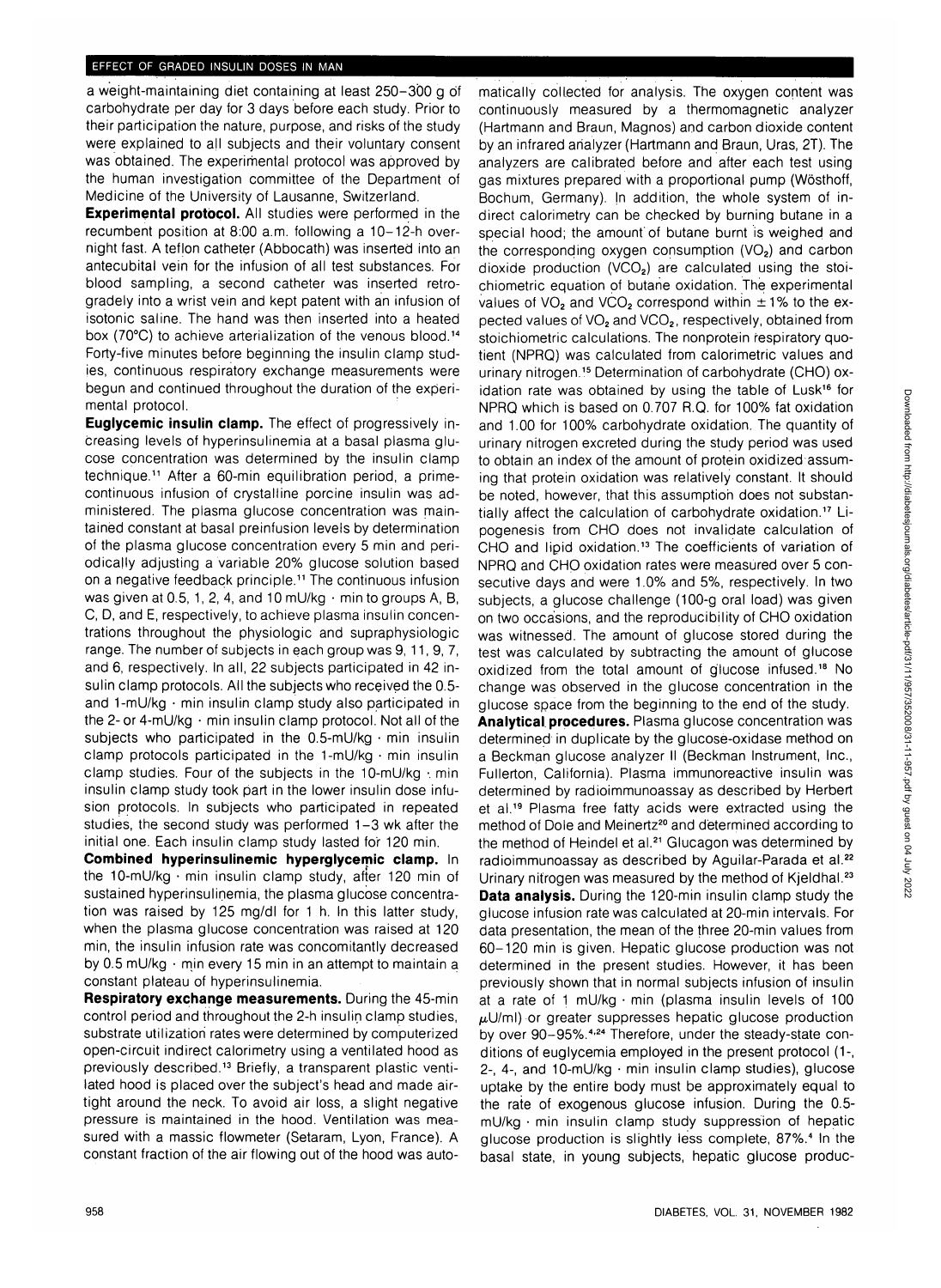# DANIEL THIEBAUD AND ASSOCIATES

tion has previously been measured (with 3H-3-glucose) and found to be  $2.2 \pm 0.1$  mg/kg  $\cdot$  min.<sup>4</sup> Therefore, in the lowest dose insulin clamp study total glucose uptake would be slightly underestimated by about 0.3 mg/kg  $\cdot$  min.

The glucose oxidation rate was calculated from calorimetric measurements for 5-min intervals during the basal state and throughout the 120-min insulin clamp period. Glucose storage was calculated by subtracting the rate of glucose oxidation during a given time period from the total rate of glucose uptake during the same time period.<sup>18</sup> Presented values for glucose oxidation and glucose storage represent the mean for the 60-120-min time period. To calculate steady-state plasma glucose and insulin concentrations during the insulin clamp, the mean of values (every 5 min for glucose and every 10 min for insulin) from 60-120 min were employed: The mean values during the 60-120-min time period were chosen to allow insulin to more fully exert its biologic effect.

All data are presented as the mean  $\pm$  SEM. Statistical comparisons between groups were performed by unpaired t test analysis where appropriate. Coefficients of variation were determined by standard formulae.

#### **RESULTS**

**Plasma glucose, insulin, and glucagon (Table 1).** The mean fasting plasma glucose concentration (93  $\pm$  2 mg/dl) was similar in the 0.5-, 1-, 2-, 4-, and 10-mU/kg  $\cdot$  min insulin clamp studies. During the last 60 min of the euglycemic insulin clamp, the steady-state plasma glucose values were  $93 \pm 2$ ,  $92 \pm 2$ ,  $92 \pm 1$ ,  $93 \pm 1$ , and  $92 \pm 2$  mg/dl with coefficients of variation of  $2.7 \pm 1$ ,  $3.2 \pm 1$ ,  $3.1 \pm 1$ ,  $3.4 \pm 1$ , and  $2.6 \pm 1$ %, respectively. The fasting plasma insulin concentrations in the five groups were  $13 \pm 2$ ,  $11 \pm 1$ , 13  $\pm$  2, 14  $\pm$  2, and 11  $\pm$  1  $\mu$ U/ml. The steady-state plasma insulin.levels during the 60-120-min time period were 62  $\pm$  4, 103  $\pm$  5, 170  $\pm$  10, 423  $\pm$  16, and 1132  $\pm$  47  $\mu$ U/ml with coefficients of variation of 7.4  $\pm$  1, 7.8  $\pm$  1, 10.5  $\pm$  1, 8.2  $\pm$  2, and 8.1  $\pm$  1, respectively. In the 10 $mU/kg + m$ in insulin clamp study, when hyperglycemia was superimposed on hyperinsulinemia, the mean plasma insulin and glucose concentrations during the 120-180-min time intervals were 1072  $\pm$  43  $\mu$ U/ml and 218  $\pm$  5 mg/dl,

respectively. The plasma insulin concentration was not significantly different from the 60-120-min time period in euglycemia (1132  $\pm$  47  $\mu$ U/ml).

**Plasma glucagon.** The fasting plasma glucagon concentrations in the five groups were  $98 \pm 3$ ,  $96 \pm 3$ ,  $99 \pm 4$ ,  $96 \pm 3$ , and  $88 \pm 4$  pg/ml. The steady-state plasma glucagon levels during the 60-120-min time period were significantly decreased:  $68 \pm 4$ ,  $59 \pm 4$ ,  $52 \pm 5$ ,  $48 \pm 2$ , and  $36 \pm 4$  pg/ml.

**Glucose metabolism (Tables 1 and 2).** During the 60-120 min time period, the glucose infusion rates required to maintain euglycemia during.the 0.5-, 1-, 2-, 4-, and 10 mU/kg · min insulin clamp studies were  $5.9 \pm 0.4$ ,  $7.3 \pm 1$ 0.3 (P < 0.01),  $9.9 \pm 0.4$  (P < 0.001),  $11.1 \pm 0.4$  (P < 0.05), and 11.8  $\pm$  0.5 (P = NS) mg/kg  $\cdot$  min, respectively. The P values refer to each preceding insulin clamp study (Figures 1 and 2). Basal glucose oxidation was similar in all groups and averaged  $1.3 \pm 0.1$  mg/kg  $\cdot$  min (Table 2). Following insulin infusion, glucose oxidation (60-120 min) averaged  $2.4 \pm 0.1$ ,  $3.1 \pm 0.2$  (P < 0.005),  $3.4 \pm 0.2$  $(P = NS)$ ,  $3.7 \pm 0.1$   $(P = NS)$ , and  $3.7 \pm 0.2$   $(P = NS)$ mg/kg • min, respectively (Figure 1). The increment in glucose oxidation above basal was  $1.1 \pm 0.1$ ,  $1.8 \pm 0.2$  (P < 0.001), 2.1  $\pm$  0.2 (P = NS), 2.3  $\pm$  0.1 (P = NS), and 2.4  $\pm$ 0.2 ( $P = NS$ ) mg/kg  $\cdot$  min. Again, the P values refer to the immediately preceding period. The total rate of glucose oxidation as well as the increment in oxidation above basal during the 4- and 10-mU/kg  $\cdot$  min insulin clamp studies was significantly greater than during the 1-mU/kg  $\cdot$  min insulin study. The glucose storage rate during each of the five insulin clamp protocols was  $3.6 \pm 0.2$ ,  $4.2 \pm 0.3$  $(P < 0.001)$ ,  $6.5 \pm 0.4$   $(P < 0.05)$ ,  $7.4 \pm 0.3$   $(P = NS)$ ,  $8.0 \pm 0.4$  (P = NS) mg/kg · min, respectively. In the 10mU/kg • min insulin clamp study, when hyperglycemia was created from 120 to 180 min, total glucose oxidation (4.0  $\pm$ 0.2 mg/kg $\cdot$  min) failed to increase significantly above that observed during euglycemic hyperinsulinemic conditions,  $3.7 \pm 0.2$  mg/kg  $\cdot$  min. In contrast, glucose storage rose significantly to  $28.4 \pm 0.8$  mg/kg  $\cdot$  min (P < 0.001) (Figure 2).

The maximum rates in euglycemic conditions of total glucose uptake, glucose oxidation, and glucose storage were

TABLE 1

Summary of plasma glucose and insulin concentrations and total glucose uptake, glucose oxidation, and glucose storage during the 0.5-, 1-, 2-, 4-, and 10-mU/kg • min insulin clamp studies

| Insulin infusion<br>rate            | N  | Steady state<br>plasma glucose<br>(mg/d) | Steady state<br>plasma insulin<br>$(\mu U/m)$ | Total glucose<br>uptake<br>$(mq/kg \cdot min)$ | Total glucose<br>oxidation<br>$(mq/kg \cdot min)$ | Total glucose<br>storage<br>$(mg/kg \cdot min)$ |
|-------------------------------------|----|------------------------------------------|-----------------------------------------------|------------------------------------------------|---------------------------------------------------|-------------------------------------------------|
| Euglycemic hyper-<br>insulinemia    |    |                                          |                                               |                                                |                                                   |                                                 |
| $0.5$ mU/kg $\cdot$ min             | 9  | $93 \pm 2$                               | $62 \pm 4$                                    | $5.9 \pm 0.4$                                  | $2.4 \pm 0.1$                                     | $3.6 \pm 0.2$                                   |
| 1.0 mU/kg · min                     | 11 | $92 \pm 2$                               | $103 \pm 5$                                   | $7.3 \pm 0.3$ t                                | $3.1 \pm 0.21$                                    | $4.2 \pm 0.3$                                   |
| $2.0$ mU/kg $\cdot$ min             | 9  | $92 \pm 1$                               | $170 \pm 10$                                  | $9.9 \pm 0.41$                                 | $3.4 \pm 0.2$                                     | $6.5 \pm 0.41$                                  |
| 4.0 mU/kg $\cdot$ min               |    | $93 \pm 2$                               | $423 \pm 16$                                  | 11.1 $\pm$ 0.4*                                | $3.7 \pm 0.1$                                     | $7.4 \pm 0.3^*$                                 |
| 10 mU/kg $\cdot$ min                | 6  | $92 \pm 2$                               | $1132 \pm 47$                                 | $11.8 \pm 0.5$                                 | $3.7 \pm 0.2$                                     | $8.0 \pm 0.4$                                   |
| Hyperglycemic hyper-<br>insulinemia |    |                                          |                                               |                                                |                                                   |                                                 |
| 10 $mU/kg \cdot min$                | 6  | $218 \pm 51$                             | $1072 \pm 43$                                 | $32.5 \pm 0.81$                                | $4.0 \pm 0.2$                                     | $28.4 \pm 0.8$                                  |

All values represent the mean ± SEM for the basal or 60-120-min time period. N refers to the number of subjects in each group.  $*$  P < 0.05

 $t P < 0.01$ .

 $\ddagger$  P < 0.001.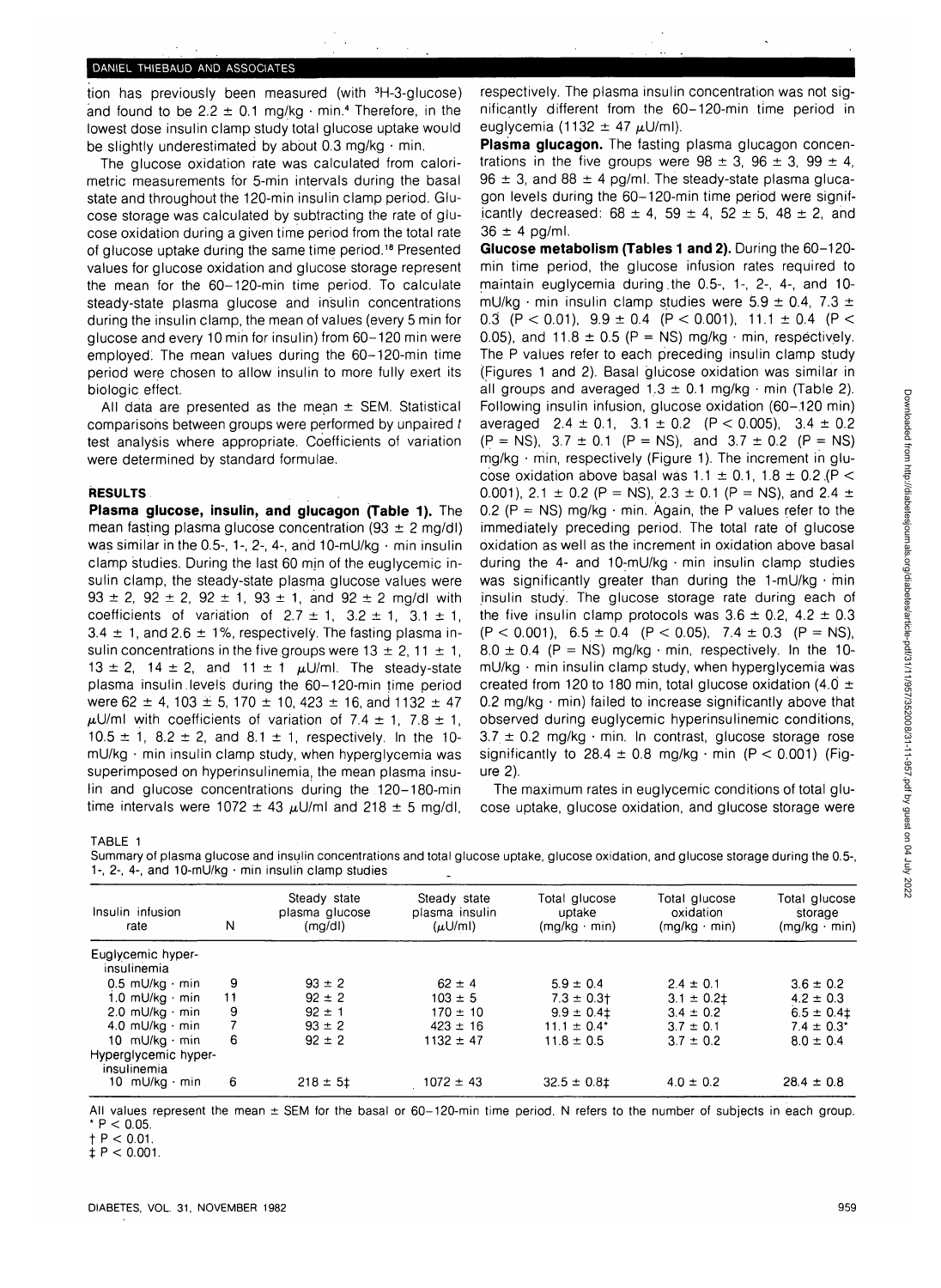## TABLE 2

Summary of total oxidation rate, basal and increase above basal carbohydrate oxidation, basal and postinsulin lipid oxidation, and protein oxidation during the 0.5-, 1-, 2-, 4-, and 10-mU/kg  $\cdot$  min insulin clamp studies

|                                       |               | Glucose oxidation                 | Lipid oxidation |                                    |                                             |
|---------------------------------------|---------------|-----------------------------------|-----------------|------------------------------------|---------------------------------------------|
| Insulin infusion<br>rate <sup>-</sup> | Basal         | Suprabasal<br>$(mg/kg \cdot min)$ | Basal           | Postinsulin<br>$(mg/kg \cdot min)$ | Protein<br>oxidation<br>$(mg/kg \cdot min)$ |
| Euglycemic hyper-<br>insulinemia      |               |                                   |                 |                                    |                                             |
| $0.5$ mU/kg $\cdot$ min               | $1.3 \pm 0.1$ | $1.1 \pm 0.1$                     | $1.1 \pm 0.1$   | $0.6 \pm 0.05$                     | $0.9 \pm 0.1$                               |
| 1.0 mU/kg $\cdot$ min                 | $1.3 \pm 0.1$ | $1.8 \pm 0.2^*$                   | $1.1 \pm 0.1$   | $0.3 \pm 0.05$ *                   | $0.8 \pm 0.1$                               |
| 2.0 mU/kg $\cdot$ min                 | $1.2 \pm 0.1$ | $2.1 \pm 0.2$                     | $1.1 \pm 0.1$   | $0.2 \pm 0.03$                     | $0.9 \pm 0.1$                               |
| 4.0 mU/kg · min                       | $1.3 \pm 0.1$ | $2.3 \pm 0.1$                     | $1.0 \pm 0.1$   | $0.1 \pm 0.03$                     | $0.9 \pm 0.1$                               |
| 10 mU/kg $\cdot$ min                  | $1.3 \pm 0.1$ | $2.4 \pm 0.2$                     | $1.0 \pm 0.1$   | $0.04 \pm 0.04$                    | $1.0 \pm 0.1$                               |
| Hyperglycemic hyper-<br>insulinemia   |               |                                   |                 |                                    |                                             |
| 10 mU/kg · min                        | $1.3 \pm 0.1$ | $2.7 \pm 0.2$                     | $1.0 \pm 0.1$   | $0.00 \pm 0.05$                    | $1.0 \pm 0.1$                               |

All values represent the mean  $\pm$  SEM for the basal or 60-120-min time period.  $* P < 0.001$ .

12.6, 4.0, and 8.7 mg/kg • min. The half maximally effective insulin concentration was 72, 40, and 105 mU/ml, respectively.

**Plasma free fatty acids and lipid oxidation.** The mean fasting plasma free fatty acid concentrations in the 0.5-, 1-, 2-, 4-, and 10-mU/kg • min insulin clamp studies were  $389 \pm 6$ ,  $368 \pm 8$ ,  $381 \pm 5$ ,  $385 \pm 8$ , and  $371 \pm 7$   $\mu$ mol/L, respectively. During the last 60 min of the euglycemic clamp, the plasma free fatty acid concentrations were all significantly decreased:  $161 \pm 5$ ,  $151 \pm 3$ ,  $149 \pm 4$ , 138  $\pm$  3, and 130  $\pm$  6  $\mu$ mol/L, respectively. The fall in plasma free fatty acid levels was proportional to the steadystate plasma insulin concentration during the euglycemic clamp ( $r = 0.90$ ,  $P < 0.001$ ). Lipid oxidation during the 60-120-min period was  $0.6 \pm 0.05$ ,  $0.3 \pm 0.05$ ,  $0.2 \pm 0.03$ ,  $0.1 \pm 0.03$ , and  $0.04 \pm 0.04$  in the 0.5-, 1-, 2-, 4-, and 10mU/kg • min insulin clamp studies (Table 2). The fall in lipid

oxidation was also proportional to the steady-state plasma insulin concentration during the euglycemic clamp  $(r =$ 0.92,  $P < 0.001$ ).

## **DISCUSSION**

Little information is presently available concerning the dose-response relationship between the plasma insulin concentration and the two major routes of glucose disposal, namely glucose oxidation and. glucose storage. In the present study, the insulin clamp technique<sup>11</sup> was combined with indirect calorimetry<sup>12,13</sup> to examine these relationships. From Figure 1, it can be appreciated that the total rate of glucose uptake rises very steeply with plasma insulin concentrations within the physiologic range  $(62-170 \mu U/m)$ . It can be estimated that the maximal rate of glucose uptake under euglycemic conditions in postabsorptive man is approximately 12.6 mg/kg • min and that the plasma insulin



**«— STABILISATION PERIOO—••EXPERIMENTAL PROTOCOL\***

**FIGURE 1. Time course of the glucose infusion rate (i.e., glucose uptake) and total glucose oxidation rate during the 0.5-, 1-, 2-, 4-, and 10-mU/kg • min insulin clamp studies. Values from 0 to 60 min represent the stabilization period and those from 60 to 120 min show the experimental protocol time period.**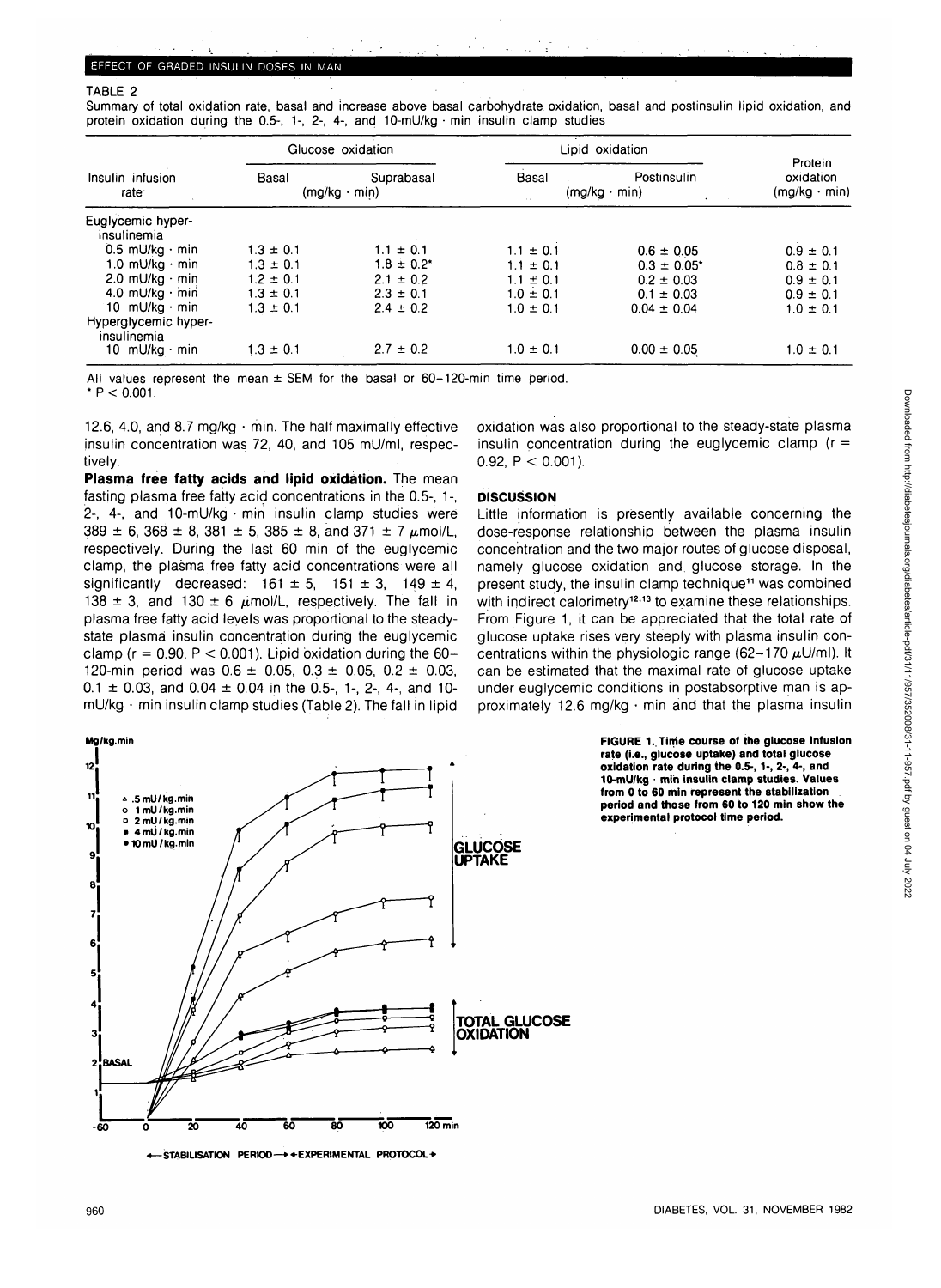

**FIGURE 2. Summary of total glucose oxidation (basal in cross-hatched areas and suprabasal in clear areas above basal), total glucose uptake, and glucose storage during the 0.5-, 1-, 2-, 4-, and 10-mU/kg - min insulin clamp studies. The height of each bar represents the mean ± SEM for the 60-120-min time period. The P values above each bar refer to the following insulin clamp study.**

concentration at which half-maximal stimulation occurs is 72  $\mu$ U/ml. In a recent report, Rizza et al.<sup>8</sup> found a somewhat lower Km (55  $\mu$ U/ml). Part of the difference between their results and present ones can be accounted for by the fact that they found a lower maximal rate of glucose uptake (10  $mg/kg \cdot min$ ). Using the maximal uptake rate (12.6) mg/kg • min) obtained in the present study on their curve, one calculates a half maximally effective insulin concentration of approximately 70  $\mu$ U/ml. This is very similar to the value observed by us (72  $\mu$ U/ml).

Previous studies demonstrated that under euglycemic conditions, total glucose uptake plateaued at plasma insulin concentrations between 400-1100  $\mu$ U/ml.<sup>4</sup> Kolterman et al. achieved a plateau between 300-1000 µU/ml.<sup>9</sup> Plasma insulin levels between 100 and 300-400  $\mu$ U/ml were not examined in these previous studies.<sup>8</sup> From Figure 3, it can be

seen that at a plasma insulin concentration of 200  $\mu$ U/ml, the rate of glucose uptake had achieved 80% of its maximal value. These results are in agreement with the forearm infusion studies of Zierler and Rabinowitz,<sup>24</sup> who found that a plasma insulin concentration of approximately 200  $\mu$ U/ml elicited a near maximum uptake of glucose by the human forearm.

The present observations may give some insight concerning the successful use of "low" versus "high" dose insulin in the therapy of diabetic ketoacidosis.<sup>25,26</sup> It should be noted that the so-called "low-dose therapy" (6-8-U bolus followed by 6-8 U/h) results in plasma insulin levels in excess of 200  $\mu$ U/ml.<sup>26</sup> Thus, this "low-dose therapy" actually achieves plasma insulin levels that are maximally effective in stimulating glucose uptake in normal man. They are also well above the insulin levels necessary to maximally inhibit

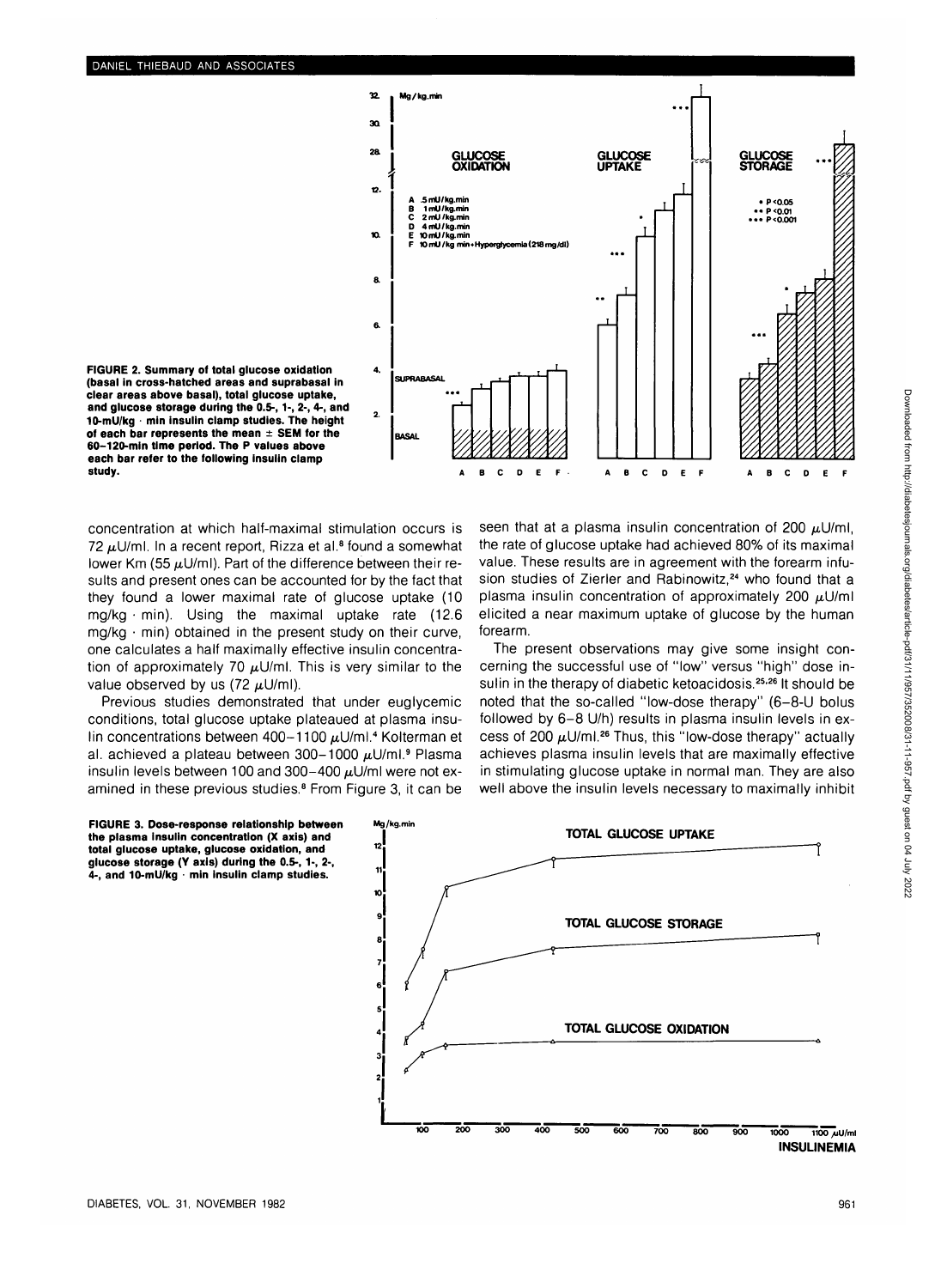## EFFECT OF GRADED INSULIN DOSES IN MAN

hepatic glucose production<sup>4,8</sup> and lipolysis.<sup>27</sup> Thus, it should not be surprising that "low-dose" insulin therapy has proven as effective as "high-dose" therapy<sup>25,26</sup> in the treatment of diabetic ketoacidosis. However, it should be noted that in some diabetic patients with ketoacidosis, who have particularly high circulating levels of counterregulatory hormones, plasma insulin concentrations in excess of 200  $\mu$ U/ml may be needed to maximally stimulate glucose metabolism. In the basal state, the rate of glucose oxidation was  $1.25 \pm 0.1$  $mg/kg + min$ . The majority of this represents glucose oxidation by the brain and is presumed to be insulin-independent.<sup>28-32</sup> From Figure 3, it can be seen that the dose-response curve between the plasma insulin concentration and glucose oxidation is very different from the one relating plasma insulin to glucose uptake. The  $V_{\text{max}}$  for glucose oxidation is 4.0 mg/kg • min, a value only 30% of that for total insulin-mediated glucose uptake. This is also true whether one examines the half maximally effective insulin concentration for total glucose uptake and total glucose oxidation (72 versus 40  $\mu$ U/ml, P < 0.001). It is particularly noteworthy that at all plasma insulin concentrations, the ability of the body to oxidize glucose is limited and that within the physiologic range of plasma insulin concentration, the rate of rise in glucose oxidation is less steep than for glucose storage or total glucose uptake. This relationship predicts that with increasing plasma insulin concentrations, glucose oxidation represents a progressively smaller amount of glucose uptake. Thus, as the plasma insulin concentration is increased from basal to 170  $\mu$ U/ml, glucose oxidation rose only from 1.25 (basal value) to 3.4 mg/kg  $\cdot$  min (Table 1, Figure 2). Consequently, glucose storage, which rose to 6.5 mg/kg • min, quantitatively became the most important route of glucose disposal<sup>33</sup> To examine whether the plateau in glucose oxidation observed at plasma insulin concentration in excess of 170  $\mu$ U/ml was due to a limitation in glucose transport or was due to a true saturation of the glucose oxidative pathway, at the end of the 2-h,  $10-\mu U/kg \cdot min$  insulin clamp the plasma glucose concentration was raised by 125 mg/dl while maintaining the plasma insulin concentration constant at 1072  $\pm$  43  $\mu$ U/ml. When hyperglycemia was superimposed, the total rate of glucose uptake increased from 11.8  $\pm$  0.5 to 32.5  $\pm$  0.8 mg/kg  $\cdot$  min, yet glucose oxidation failed to increase significantly. These results indicate that there is a true saturation of one or more steps involved in glucose oxidation and they further emphasize that at high rates of glucose uptake, glucose storage represents the major fate of glucose disposal.

The maximal rate of glucose oxidation (3.7 mg/kg  $\cdot$  min) corresponds to an energy expenditure of 13.7 cal/g  $\cdot$  min, or approximately 85% of the total energy expenditure measured, 15% being covered by an obligatory protein oxidation. Thus, suprabasal glucose oxidation completely replaced lipid oxidation (Table 2). On the other hand, for thermogenic reasons, the rate of glucose oxidation cannot exceed the measured values for resting subjects.

It is noteworthy that in the postabsorptive state, there is a significant amount of glucose that is taken up and disposed of by nonoxidative pathways. Assuming that rate of endogenous glucose production is 2.2 mg/kg  $\cdot$  min<sup>34</sup> and with a mean measured basal rate of glucose oxidation of 1.25 mg/kg  $\cdot$  min (Table 1), then approximately 1.0 mg/kg  $\cdot$  min of basal endogenous glucose production is accounted for

by nonoxidative glucose metabolism. As discussed in an earlier paper,<sup>35</sup> the apparent glucose "storage" is probably the result of several processes including: (1) glucose uptake and conversion to lactate by extrahepatic splanchnic tissues,<sup>36-39</sup> and by peripheral tissues including muscle,<sup>40-42</sup> erythrocytes,<sup>43</sup> bone marrow elements,<sup>44</sup> and renal medulla;<sup>45</sup> (2) glucose conversion to lipid;<sup>46,47</sup> (3) gluconeogenesis;<sup>48</sup> and (4) re-uptake of glucose by the splanchnic tissues, liver or gastrointestinal.<sup>36</sup> Following the infusion of insulin, there was a marked increase in glucose storage and the time course of increase closely paralleled the increase in total glucose uptake. The site and form in which glucose is stored cannot be determined from the present study. However, previous studies<sup>4,49,50</sup> have shown that the majority of intravenously infused glucose is taken up by peripheral tissues, primarily muscle.<sup>35,51</sup> Since insulin is known to stimulate glycogen synthetase and enhance muscle glycogen formation,<sup>49–59</sup> it is likely that glycogen represents the major storage form of glucose following insulin infusion.

In summary, physiologic increments in the plasma insulin concentration cause a dose-response-related increase in glucose uptake with a maximum rate of  $\sim$  13 mg/kg  $\cdot$  min. At a plasma insulin concentration of 200  $\mu$ U/ml, 80% of the maximum rate of glucose uptake is achieved. In contrast, the ability of insulin to stimulate glucose oxidation is quite limited, having a maximum rate of only 4.0 mg/kg  $\cdot$  min. Thus, with progressively increasing doses of insulin, glucose storage (presumably as glycogen) represents the major route of glucose disposal. Comparing the half maximally effective insulin concentration of total glucose oxidation (40  $\mu$ U/ml) versus glucose storage (105 mU/ml), it appears that glucose oxidation becomes saturated at lower plasma insulin concentration than glucose storage.

# **ACKNOWLEDGMENTS**

We thank D. Penseyres and M. Putallaz for their technical assistance.

This work was supported in part by the Swiss National Science Foundation, grant no. 3 770 0 80, by the Raymond Berger Foundation for Diabetic Research in Lausanne, and by NIH grant AM 24092.

#### **REFERENCES**

<sup>1</sup> Björntorp, P., and Sjoström, L.: Carbohydrate storage in man. Speculations of some quantitative considerations. Metabolism 27 (Suppl. 2):1853- 1963, 1978. <sup>2</sup>

 Bjorntorp, P., Krotkiewski, M., Larsson, B., and Somlo-Szucs, A.: Effects of feeding states on lipid radioactivity in liver, muscle and adipose tissue after injection of labelled glucose in the rat. Acta Physiol. Scand. 80:29- 38, 1970.

<sup>3</sup> Björntorp, P., Berchtold, P., and Larsson, B.: The glucose uptake of

human adipose tissue in obesity. Eur. J. Clin. Invest. 7:480-85, 1971. <sup>4</sup> DeFronzo, R. A., Ferrannini, K., Hendler, R., Felig, P., and Wahren, J.: Regulation of splanchnic and peripheral glucose uptake by insulin and hyperglycemia in man. Diabetes, December 1982. In press.

 Craig, J. W., Drucker, W. R., Miller, M., and Woodward, H.: A prompt effect of exogenous insulin on net hepatic glucose output in man. Metabolism

10: 212-20, 1961. <sup>6</sup> Madison, L L, Combes, B., Adams, R., and Strickland, W.: The physiologic significance of the secretion of endogenous insulin into the portal circulation. III. Evidence for a direct immediate effect of insulin on the balance of glucose across the liver. J. Clin. Invest. 39:507-22, 1960.

 Sacca, L, Sherwin, R., Hendler, R., and Felig, P.: Influence of continuous physiologic hyperinsulinemia on glucose kinetics and counterregulatory hormones in normal and diabetic humans. J. Clin. Invest. 63:849-57, 1979.

<sup>8</sup> Rizza, R. A., Mandarino, L. J., and Gerich, J. E.: Dose response characteristics for effects of insulin on production and utilization of glucose in man. Am. J. Physiol. 240:E630-39, 1981.